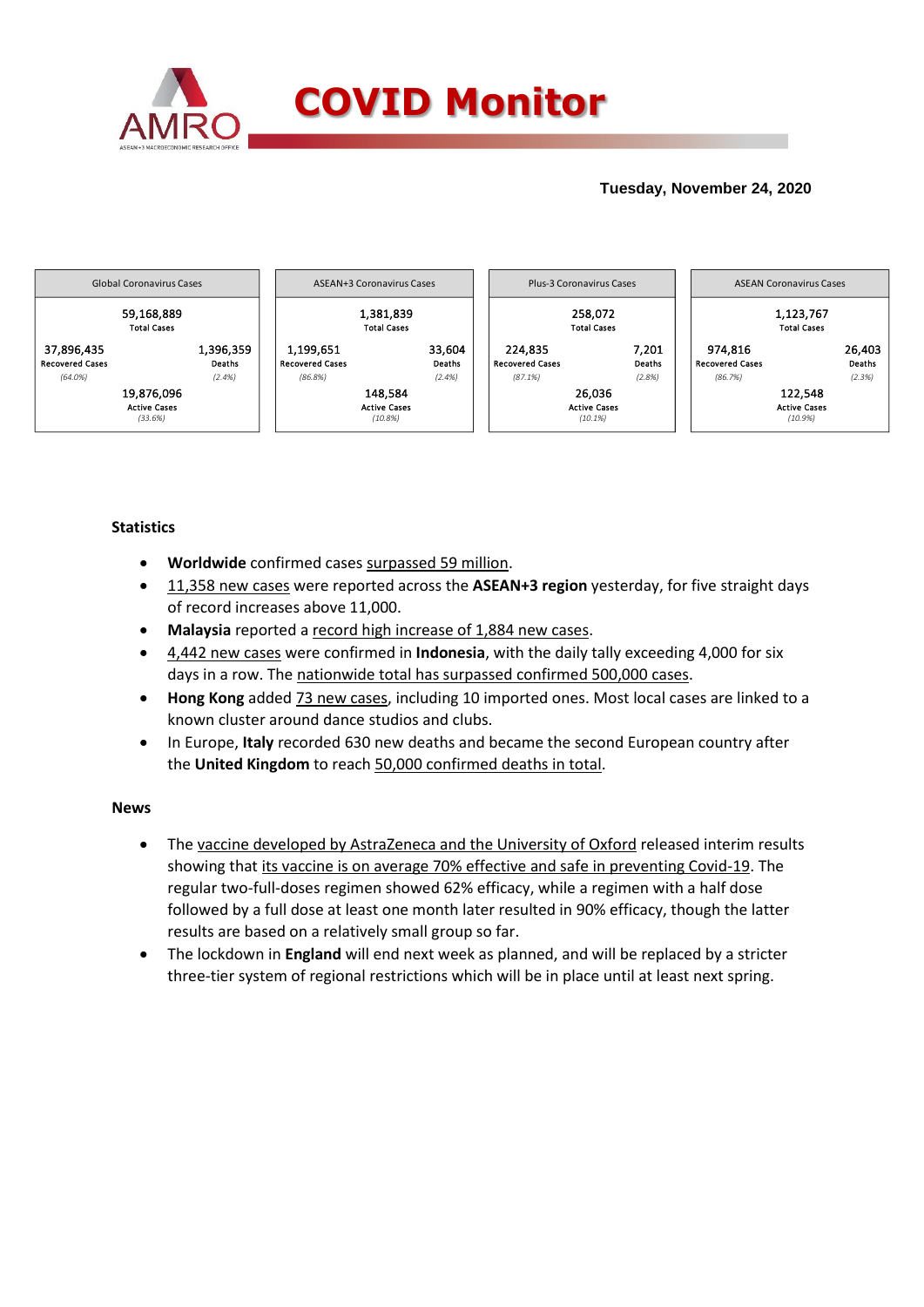

#### Overview of Confirmed COVID-19 Cases

Data as of 23/11/2020

| Economy                                                                                  | <b>Total</b> | Cases per 1M      | <b>New</b>     | <b>New Cases per</b> | <b>New Cases</b>            | ∆New Cases     | ∆% New | <b>Total</b>  | <b>New</b>     | <b>Fatality</b> | <b>Total</b>     | <b>Recovery</b>          | Active         | <b>Resolved cases</b> |
|------------------------------------------------------------------------------------------|--------------|-------------------|----------------|----------------------|-----------------------------|----------------|--------|---------------|----------------|-----------------|------------------|--------------------------|----------------|-----------------------|
|                                                                                          | Cases        | <b>Population</b> | Cases          | 1M Pop.              | $(7$ -day avg) <sup>1</sup> |                | Cases  | <b>Deaths</b> | <b>Deaths</b>  | <b>Rate (%)</b> | <b>Recovered</b> | <b>Rate (%)</b>          | <b>Cases</b>   | $(96)^2$              |
| Global                                                                                   | 59,168,889   |                   | 519,565        |                      |                             | 29,070         | 0.9    | 1,396,359     | 8,291          | 2.4             | 37,896,435       | 64.0                     | 19,876,096     | 66.4                  |
| ASEAN+3                                                                                  | 1,381,839    |                   | 11,358         |                      |                             | 5              | 0.8    | 33,604        | 203            | 2.4             | 1,199,651        | 86.8                     | 148,584        | 66.4                  |
| Plus-3                                                                                   | 258,072      |                   | 1,964          |                      |                             | $-549$         | 0.8    | 7,201         | $\overline{7}$ | 2.8             | 224,835          | 87.1                     | 26,036         | 89.2                  |
| ASEAN                                                                                    | 1,123,767    |                   | 9,394          |                      |                             | 554            | 0.8    | 26,403        | 196            | 2.3             | 974,816          | 86.7                     | 122,548        | 88.6                  |
|                                                                                          |              |                   |                |                      |                             |                |        |               |                |                 |                  |                          |                |                       |
| China                                                                                    | 86,464       | 62                | 22             | 0.0                  |                             | 11             | 0.0    | 4,634         | $\mathbf 0$    | 5.4             | 81,503           | 94.3                     | 327            | 99.6                  |
| Hong Kong, China                                                                         | 5,701        | 747               | 73             | 9.6                  |                             | 5              | 1.3    | 108           | $\pmb{0}$      | 1.9             | 5,267            | 92.4                     | 326            | 94.3                  |
| Japan                                                                                    | 134,554      | 1,070             | 1,520          | 12.1                 |                             | $-643$         | 1.1    | 1,949         | 6              | 1.4             | 111,343          | 82.7                     | 21,262         | 84.2                  |
| Korea                                                                                    | 31,353       | 602               | 349            | 6.7                  |                             | 78             | $1.1$  | 510           | 1              | 1.6             | 26,722           | 85.2                     | 4,121          | 86.9                  |
| Indonesia                                                                                | 502,110      | 1,861             | 4,442          | 16.5                 |                             | 82             | 0.9    | 16,002        | 118            | 3.2             | 422,386          | 84.1                     | 63,722         | 87.3                  |
| Malaysia                                                                                 | 56,659       | 1,706             | 1,884          | 56.7                 |                             | 788            | 3.4    | 337           | $\overline{2}$ | 0.6             | 42,480           | 75.0                     | 13,842         | 75.6                  |
| Philippines                                                                              | 420,614      | 3,822             | 1,796          | 16.3                 |                             | $-170$         | 0.4    | 8,173         | 50             | 1.9             | 386,604          | 91.9                     | 25,837         | 93.9                  |
| Singapore                                                                                | 58,165       | 10,201            | 5              | 0.9                  |                             | $-7$           | 0.0    | 28            | $\mathbf 0$    | 0.0             | 58,071           | 99.8                     | 66             | 99.9                  |
| Thailand                                                                                 | 3,922        | 58                | $\overline{2}$ | 0.0                  |                             | $-5$           | 0.1    | 60            | 0              | 1.5             | 3,772            | 96.2                     | 90             | 97.7                  |
| Brunei Darussalam                                                                        | 149          | 330               | $\,1\,$        | 2.2                  |                             | $\mathbf 1$    | 0.7    | 3             | $\mathbf 0$    | 2.0             | 145              | 97.3                     | $\mathbf{1}$   | 99.3                  |
| Cambodia                                                                                 | 306          | 18                | 0              | 0.0                  |                             | $\mathbf 0$    | 0.0    | $\Omega$      | $\pmb{0}$      | 0.0             | 296              | 96.7                     | 10             | 96.7                  |
| Lao PDR                                                                                  | 25           | $\overline{3}$    | 0              | 0.0                  |                             | $\mathbf 0$    | 0.0    | $\Omega$      | $\mathbf 0$    | 0.0             | 23               | 92.0                     | $\overline{2}$ | 92.0                  |
| Myanmar                                                                                  | 80,505       | 1,508             | 1,259          | 23.6                 |                             | $-139$         | 1.6    | 1765          | 26             | 2.2             | 59888            | 74.4                     | 18,852         | 76.6                  |
| Vietnam                                                                                  | 1,312        | 14                | 5              | 0.1                  |                             | $\overline{4}$ | 0.4    | 35            | $\mathbf 0$    | 2.7             | 1,151            | 87.7                     | 126            | 90.4                  |
|                                                                                          |              |                   |                |                      |                             |                |        |               |                |                 |                  |                          |                |                       |
| Belgium                                                                                  | 559,902      | 48,615            | 1,123          | 97.5                 |                             | $-752$         | 0.2    | 15,755        | 137            | 2.8             |                  |                          |                |                       |
| France                                                                                   | 2,144,979    | 33,003            | 4,150          | 63.9                 |                             | $-9,007$       | 0.2    | 48,897        | 499            | 2.3             |                  | $\overline{\phantom{a}}$ |                |                       |
| Germany                                                                                  | 946,822      | 11,411            | 14,455         | 174.2                |                             | 10,078         | 1.6    | 14,460        | 301            | 1.5             | 630,375          | 66.6                     | 301,987        | 68.1                  |
| Italy                                                                                    | 1,431,795    | 23,771            | 22,927         | 380.6                |                             | $-5,410$       | 1.6    | 50,453        | 630            | 3.5             | 584,493          | 40.8                     | 796,849        | 44.3                  |
| Netherlands                                                                              | 497,501      | 28,789            | 12,853         | 743.8                |                             | 7,465          | 2.7    | 9,021         | 130            | 1.8             |                  | $\sim$                   |                | $\sim$                |
| Spain                                                                                    | 1,582,616    | 33,769            | 25,886         | 552.3                |                             | 25,886         | 1.7    | 43,131        | 512            | 2.7             | 150,376          | 9.5                      | 53,521         | 96.6                  |
| Switzerland                                                                              | 300,352      | 34,735            | 9,751          | 1,127.7              |                             | 9,751          | 3.4    | 4,222         | 166            | 1.4             | 206,700          | 68.8                     | 89,430         | 70.2                  |
| United Kingdom                                                                           | 1,531,267    | 22,768            | 19,222         | 285.8                |                             | 560            | 1.3    | 55,327        | 303            | 3.6             |                  | $\sim$                   |                | $\sim$                |
| Brazil                                                                                   | 6,087,608    | 28,800            | 16,207         | 76.7                 |                             | $-2,408$       | 0.3    | 169,485       | 302            | 2.8             | 5,481,184        | 90.0                     | 436,939        | 92.8                  |
| Canada                                                                                   | 340,731      | 9,011             | 6,923          | 183.1                |                             | 2,199          | 2.1    | 11,570        | 68             | 3.4             | 274,315          | 80.5                     | 54,846         | 83.9                  |
| Argentina                                                                                | 1,374,631    | 30,178            | 4,265          | 93.6                 |                             | 81             | 0.3    | 37,122        | 120            | 2.7             | 1,203,800        | 87.6                     | 133,709        | 90.3                  |
| Mexico                                                                                   | 1,049,358    | 8,257             | 7,483          | 58.9                 |                             | $-8,423$       | 0.7    | 101,926       | 250            | 9.7             | 824,355          | 78.6                     | 162,739        | 84.5                  |
| Peru                                                                                     | 949,670      | 28,932            | 1,589          | 48.4                 |                             | 1,589          | 0.2    | 35,595        | 46             | 3.7             | 879,439          | 92.6                     | 34,636         | 96.4                  |
| <b>United States</b>                                                                     | 12,359,776   | 37,335            | 168,446        | 508.8                |                             | 11,046         | 1.4    | 256,511       | 874            | 2.1             | 4,633,600        | 37.5                     | 7,469,665      | 39.6                  |
|                                                                                          |              |                   |                |                      |                             |                |        |               |                |                 |                  |                          |                |                       |
| Australia                                                                                | 27,843       | 1,072             | 9              | 0.3                  |                             | $-4$           | 0.0    | 907           | $\mathsf 0$    | 3.3             | 25,533           | 91.7                     | 1,403          | 95.0                  |
| India                                                                                    | 9,177,840    | 6,701             | 37,975         | 27.7                 |                             | $-6,084$       | 0.4    | 134,218       | 480            | 1.5             | 8,604,955        | 93.8                     | 438,667        | 95.2                  |
| Iran                                                                                     | 866,821      | 10,301            | 12,460         | 148.1                |                             | $-593$         | 1.5    | 45,255        | 453            | 5.2             | 610,406          | 70.4                     | 211,160        | 75.6                  |
| Russia                                                                                   | 2,096,749    | 14,301            | 24,891         | 169.8                |                             | 596            | 1.2    | 36,192        | 354            | 1.7             | 1,598,723        | 76.2                     | 461,834        | 78.0                  |
| Saudi Arabia                                                                             | 355,489      | 10,226            | 231            | 6.6                  |                             | $\overline{7}$ | 0.1    | 5,796         | 16             | 1.6             | 343,816          | 96.7                     | 5,877          | 98.3                  |
| South Africa                                                                             | 769,759      | 12,889            | 2.080          | 34.8                 |                             | $-190$         | 0.3    | 20,968        | 65             | 2.7             | 711,195          | 92.4                     | 37,596         | 95.1                  |
| Source: Haver Analytics, sourced from Johns Hopkins University; AMRO staff calculations. |              |                   |                |                      |                             |                |        |               |                |                 |                  |                          |                |                       |

Notes: New cases since previous day. Δ% refers to percentage change since previous day. Fatality rate measured as deaths per confirmed infections.<br>1/ Since January 31, 2020.<br>2/ Resolved cases (i.e. non-active cases) to to